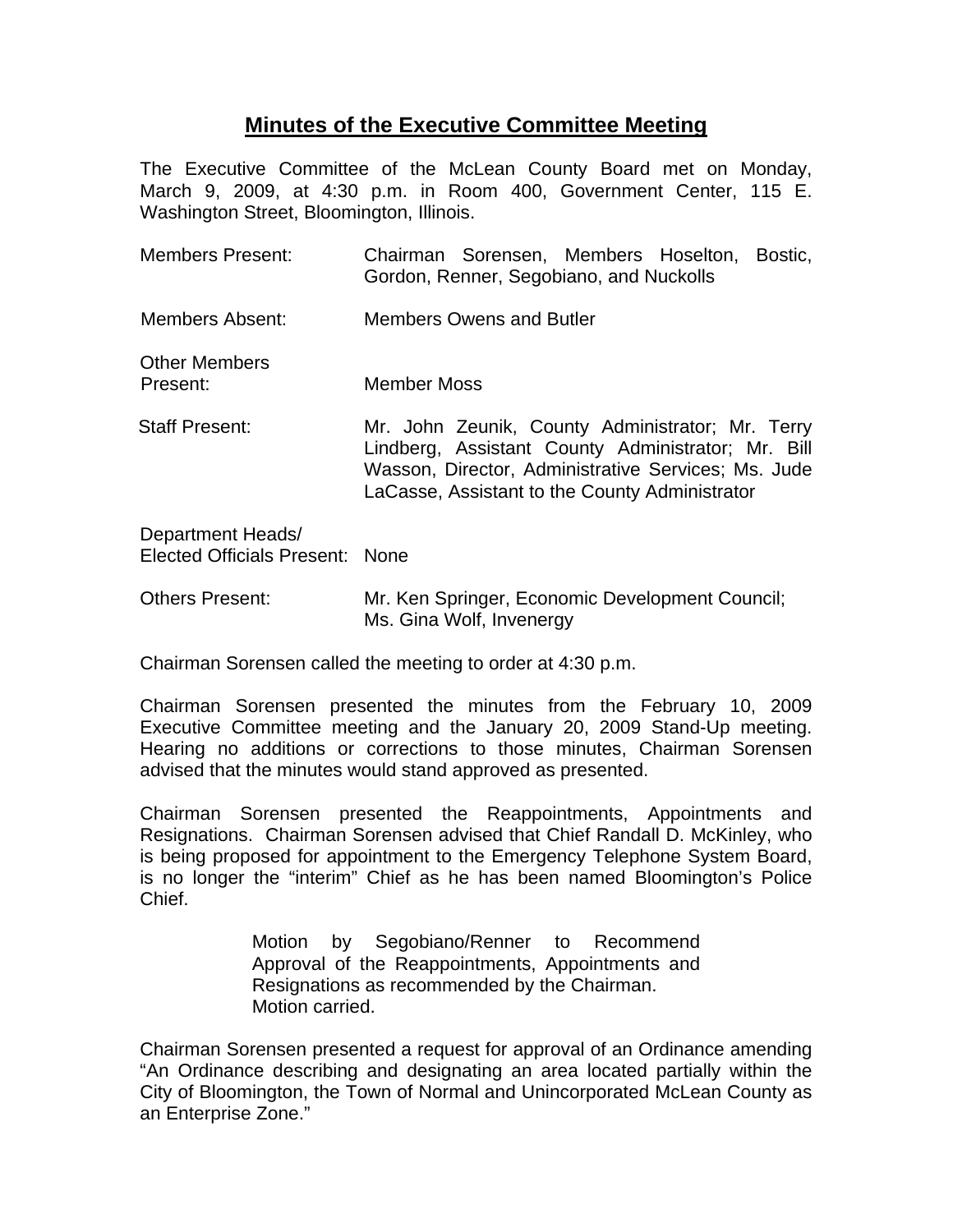Minutes of the Executive Committee March 9, 2009 Page Two

> Motion by Bostic/Gordon to Recommend Approval of an Ordinance Amending "an Ordinance Describing and Designating an Area located partially within the City of Bloomington, the Town of Normal and Unincorporated McLean County as an Enterprise Zone."

Chairman Sorensen indicated that Mr. Ken Springer, Economic Development Council, is available to answer any questions. Ms. Gina Wolf, Invenergy, is also available to answer questions.

Mr. Gordon asked if this Ordinance Amendment is similar to previous Enterprise Zone ordinances. Chairman Sorensen replied that this is redrawing the map to now include the Invenergy project.

Chairman Sorensen called for a vote on the motion.

Motion carried.

Chairman Sorensen presented a request for approval of an Amendment to the Intergovernmental Agreement for the Enterprise Zone. He noted that this is a "housekeeping" matter that follows the prior action taken by the Committee.

> Motion by Renner/Bostic to Recommend Approval of an Amendment to the Intergovernmental Agreement for the Enterprise Zone. Motion carried.

Mr. Duane Moss, Acting Chairman, Finance Committee, presented a request for approval of an Emergency Appropriation Ordinance Amending the McLean County Fiscal Year 2008 Combined Annual Appropriation and Budget Ordinance, McLean County General Fund 0001, McLean County Information Technologies Department 0043 and McLean County Recorder Department 0006, McLean County Auditor's Office.

> Motion by Moss/Renner to recommend approval of an Emergency Appropriation Ordinance Amending the McLean County Fiscal Year 2008 Combined Annual Appropriation and Budget Ordinance, McLean County General Fund 0001, McLean County Information Technologies Department 0043 and McLean County Recorder's Office 0006 Motion carried.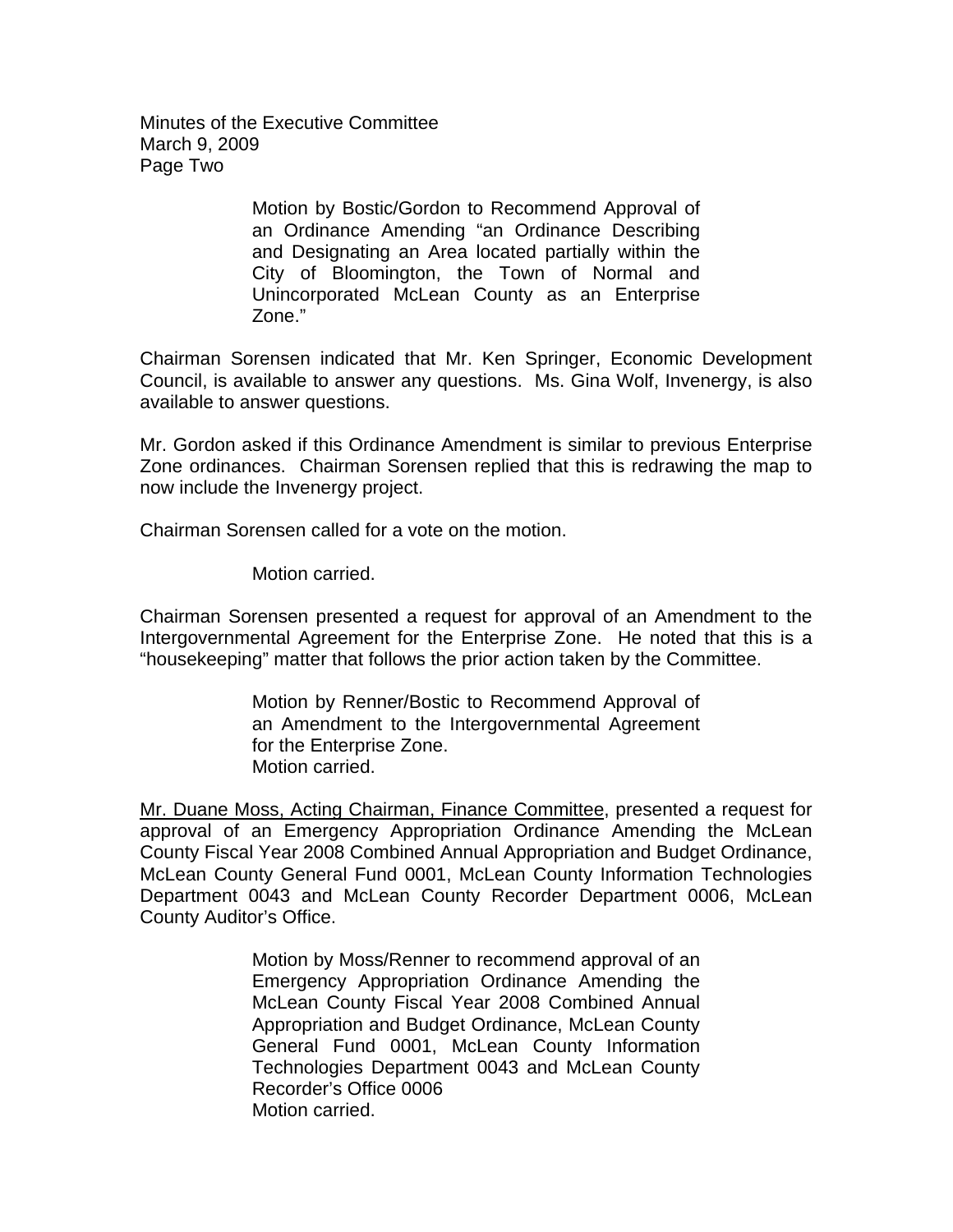Minutes of the Executive Committee March 9, 2009 Page Three

Mr. Moss presented a request for approval of an Emergency Appropriation Ordinance Amending the McLean County Fiscal Year 2009 Combined Annual Appropriation and Budget Ordinance, McLean County General Fund 0001, McLean County Information Technologies Department 0043 and McLean County Recorder Department 0006, McLean County Auditor's Office.

> Motion by Moss/Renner to recommend approval of an Emergency Appropriation Ordinance Amending the McLean County Fiscal Year 2009 Combined Annual Appropriation and Budget Ordinance, McLean County General Fund 0001, McLean County Information Technologies Department 0043 and McLean County Recorder's Office 0006. Motion carried.

Chairman Sorensen asked if there were any questions or comments. Hearing none, he thanked Mr. Moss.

Mr. Tari Renner, Chairman, Justice Committee, presented a request for approval of an Emergency Appropriation Ordinance amending the McLean County Fiscal Year 2009 Combined Annual Appropriation and Budget Ordinance, General Fund 0001, Sheriff's Department 0029.

> Motion by Renner/Gordon to Recommend Approval of an Emergency Appropriation Ordinance Amending the McLean County Fiscal Year 2009 Combined Annual Appropriation and Budget Ordinance, General Fund 0001, Sheriff's Department 0029. Motion carried.

Mr. Renner presented a request for approval to apply for a \$50,000.00 Grant through the U.S. Department of Justice for a Mental Health Court Planning Grant.

> Motion by Renner/Moss to Recommend Approval to Apply for a \$50,000.00 Grant through the U.S. Department of Justice for a Mental Health Court Planning Grant – Court Services Department. Motion carried.

Chairman Sorensen asked if the 20% local match is in the fiscal year 2009 budget. Mr. Zeunik replied that it is an in-kind match only. The 20% match would be represented by staff time spent working on the grant, if the County is successful in receiving the grant.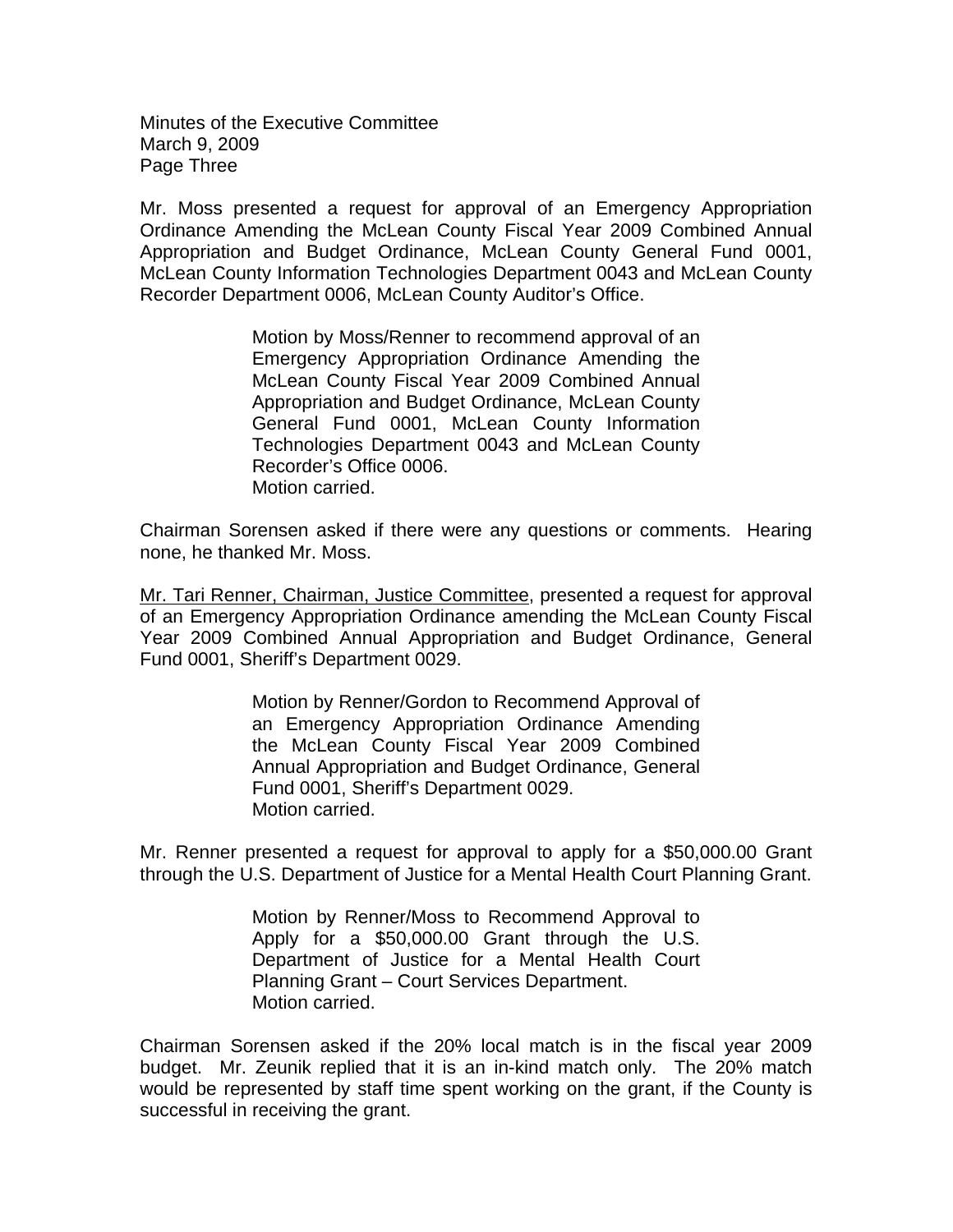Minutes of the Executive Committee March 9, 2009 Page Four

Chairman Sorensen asked if there were any questions or comments. Hearing none, he thanked Mr. Renner.

Mr. George Gordon, Chairman, Land Use and Development Committee, reported that the Land Use and Development Committee brings no items for action to the Executive Committee.

Chairman Sorensen asked if there were any questions. Hearing none, he thanked Mr. Gordon.

Ms. Diane Bostic, Chairman, Property Committee, presented a request for approval of a Resolution of the McLean County Board in memory and recognition of the late John W. English for the Parks and Recreation Department.

> Motion by Bostic/Segobiano to Recommend Approval of a Resolution of the McLean County Board in memory and recognition of the late John W. English for the Parks and Recreation Department. Motion carried.

Chairman Sorensen asked if there were any questions. Hearing none, he thanked Ms. Bostic.

Mr. Stan Hoselton, Chairman, Transportation Committee, presented a request for approval to apply for a White Oak Boat Launch Safety Grant. He noted that the grant is in the amount of \$180,000.00 with a \$20,000.00 match.

> Motion by Hoselton/Renner to recommend approval to Apply for a White Oak Boat Launch Safety Grant. Motion carried.

Chairman Sorensen called for a motion to go into Executive Session to discuss a Personnel matter.

> Motion by Renner/Segobiano to recommend the Executive Committee go into *Executive* Session at 4:38 p.m. to discuss a Personnel Matter with Committee Members and Mr. Terry Lindberg, Assistant County Administrator. Motion carried.